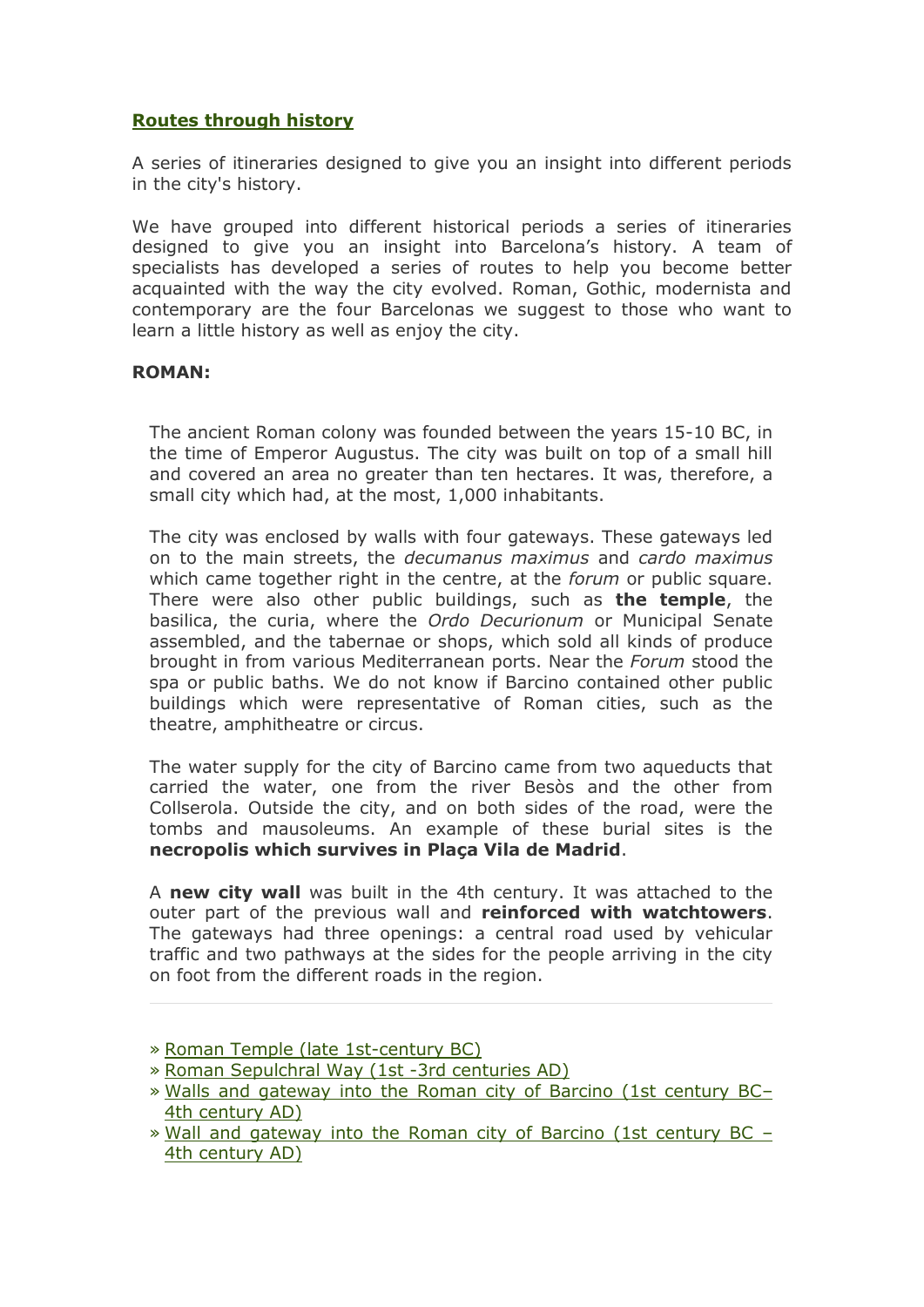- » [Walls and turrets for defending the Roman city of Barcino \(4th](http://www.barcelonaturisme.com/?go=jN7uAYLx/oIJaWVXCLgdU9f8nJUIKOZTX43wP+K7llHtRskuxO5wPpYiIvU7u319QGm9wCNC6N9WUYKzg+btMk0QoendZoa3GNK58Dc=)  [century AD\)](http://www.barcelonaturisme.com/?go=jN7uAYLx/oIJaWVXCLgdU9f8nJUIKOZTX43wP+K7llHtRskuxO5wPpYiIvU7u319QGm9wCNC6N9WUYKzg+btMk0QoendZoa3GNK58Dc=)
- » [Roman wall and aqueducts \(1st century BC\)](http://www.barcelonaturisme.com/?go=jN7uAYLx/oIJaWVXCLgdU9f8nJUIKOZTX43wP+K7llHsRskuxO5wPpYiIvU7u319QGm9wCNC6N9WUYKzg+btMk0Qoe7Yb4SyHdK49jU=)
- » [The craftsmen's district: workshops and factories in Barcino. Museu](http://www.barcelonaturisme.com/?go=jN7uAYLx/oIJaWVXCLgdU9f8nJUIKOZTX43wP+K7llHkUJ8/1/18YJgsN7A3sGlsRX+qmCtH/ppaWou7iP2lIlMSsfvYbY+1HtK99DAD)  [d'Història de la Ciutat \(2nd](http://www.barcelonaturisme.com/?go=jN7uAYLx/oIJaWVXCLgdU9f8nJUIKOZTX43wP+K7llHkUJ8/1/18YJgsN7A3sGlsRX+qmCtH/ppaWou7iP2lIlMSsfvYbY+1HtK99DAD)-4th centuries)
- » [The Bishopric \(4th-8th centuries\).](http://www.barcelonaturisme.com/?go=jN7uAYLx/oIJaWVXCLgdU9f8nJUIKOZTX43wP+K7llHkUZ8/1/18YJgsN7A3sGlsRX+qmCtH/ppaWou7iP2lIlMSsfvYaIG3GNu59z4N) Museu d'Història de la Ciutat
- » [Archaeological ensemble of the Museu d'Història de la Ciutat de](http://www.barcelonaturisme.com/?go=jN7uAYLx/oIJaWVXCLgdU9f8nJUIKOZTX43wP+K7llHkUp8/1/18YJgsN7A3sGlsRX+qmCtH/ppaWou7iP2lIlMSsfvQbo+1HNW89g==)  [Barcelona](http://www.barcelonaturisme.com/?go=jN7uAYLx/oIJaWVXCLgdU9f8nJUIKOZTX43wP+K7llHkUp8/1/18YJgsN7A3sGlsRX+qmCtH/ppaWou7iP2lIlMSsfvQbo+1HNW89g==)
- » [Walls and turrets for defending the Roman city of Barcino \(4th](http://www.barcelonaturisme.com/?go=jN7uAYLx/oIJaWVXCLgdU9f8nJUIKOZTX43wP+K7llHtUZ8/1/18YJgsN7A3sGlsRX+qmCtH/ppaWou7iP2lIlMSsfvYZ4S3HNK68jAI)  [century AD\)](http://www.barcelonaturisme.com/?go=jN7uAYLx/oIJaWVXCLgdU9f8nJUIKOZTX43wP+K7llHtUZ8/1/18YJgsN7A3sGlsRX+qmCtH/ppaWou7iP2lIlMSsfvYZ4S3HNK68jAI)

# **BARCELONA MEDIEVAL**

Barcelona received influences from the Islamic world and Carolingian Europe during the late Middle Ages, and developed a leading role across the Mediterranean basin during the Gothic period. As the capital of Catalonia, the city came to govern extensive territories which included such far-away places as Sicily and Athens.

In medieval times, Barcelona was an extremely important trading centre for the whole of the Mediterranean. There are many buildings and areas of the city which bear witness to this flourishing period which spans the 13th to 15th centuries.

The history of medieval Barcelona is fully evident today in its urban layout, formed essentially by important Romanesque and, above all, Gothic **buildings** and the contract of the contract of the contract of the contract of the contract of the contract of the contract of the contract of the contract of the contract of the contract of the contract of the con which tell us about the city's past. This makes it one of the European cities where history comes to life as you walk through its Gothic Quarter.

Walking through the city one comes to understand the various changes made to its walled enclosures which accompanied its growth in medieval times, or the importance of institutions, evidenced by the Romanesque and Gothic part of the City Hall and the Palau de la Generalitat; the monarchy and the nobility, with the Royal Palace and mansions on Carrer Montcada; and the role of the Church, with the Cathedral and churches, such as Santa Maria del Mar, which had close ties with the bourgeois guilds.

Likewise, buildings such as the Medieval Shipyards, or Drassanes, and the old corn exchange, or Llotja, show the important role of a middle class that increasingly grew in power throughout the world due to the growth of commerce. The Hospital of the Santa Creu and the Pia Almoina also show the importance of the health institutions of the era. The monasteries, at the time located outside the city, such as the Romanesque monastery of Sant Pau del Camp or the Gothic monastery of Santa Maria de Pedralbes, bear witness to the city's past.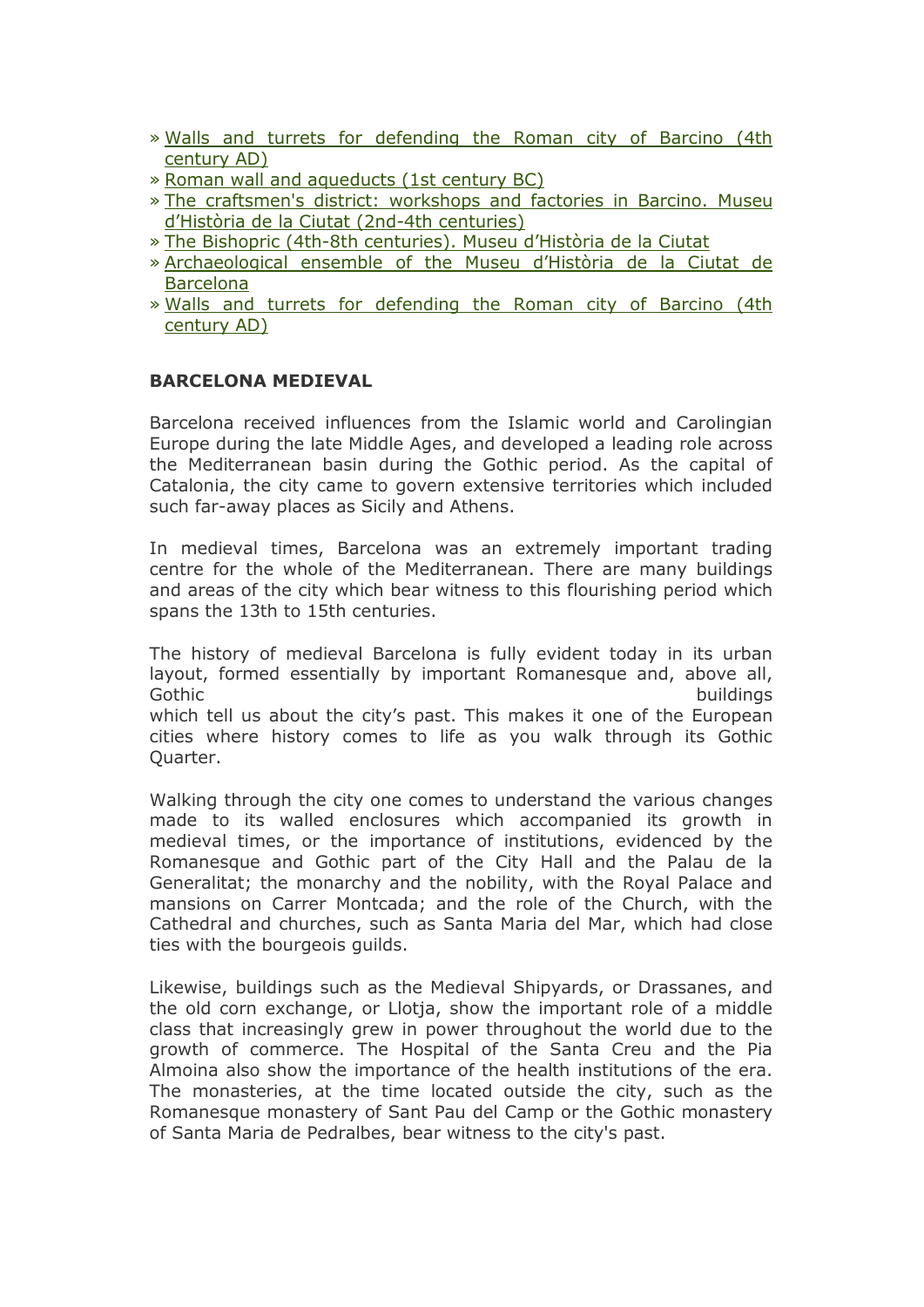Taken as a whole, these landmarks and events make Barcelona one of the most artistically wealthy cities of Europe in terms of medieval heritage which today's visitors can discover on an extraordinary route.

- » [Museu Nacional d'Art de Catalunya \(MNAC\)](http://www.barcelonaturisme.com/?go=jN7uAYLx/oIJaWVXCLgdU9f8nJUIKOZVX43wP+K7llHnVp8/1/18YJgsNrA3sGlsRX+qmCtH/ppaWou7iP2lIlMSsfvYboC3FdK98TQI)
- » [Sant Pere de les Puelles](http://www.barcelonaturisme.com/?go=jN7uAYLx/oIJaWVXCLgdU9f8nJUIKOZVX43wP+K7llHnV58/1/18YJgsN7A3sGlsRX+qmCtH/ppaWou7iP2lIlMSsfvabIe0HdS5/jAM)
- » [Chapel of Sant LLàtzer](http://www.barcelonaturisme.com/?go=jN7uAYLx/oIJaWVXCLgdU9f8nJUIKOZVX43wP+K7llHnWJ8/1/18YJgsN7A3sGlsRX+qmCtH/ppaWou7iP2lIlMSsfvabY60Htq99zQL)
- » [Chapel of Marcús](http://www.barcelonaturisme.com/?go=jN7uAYLx/oIJaWVXCLgdU9f8nJUIKOZVX43wP+K7llHnWZ8/1/18YJgsN7A3sGlsRX+qmCtH/ppaWou7iP2lIlMSsfvaaIC2G9W48D8P)
- » [Sant Pau del Camp](http://www.barcelonaturisme.com/?go=jN7uAYLx/oIJaWVXCLgdU9f8nJUIKOZVX43wP+K7llHmUJ8/1/18YJgsN7A3sGlsRX+qmCtH/ppaWou7iP2lIlMSsfvdboewH9G/8DYK)
- » [Chapel of Santa Llúcia](http://www.barcelonaturisme.com/?go=jN7uAYLx/oIJaWVXCLgdU9f8nJUIKOZVX43wP+K7llHmUZ8/1/18YJgsN7A3sGlsRX+qmCtH/ppaWou7iP2lIlMSsfvaa46yHdO68j8O)
- » [Barcelona City Walls](http://www.barcelonaturisme.com/?go=jN7uAYLx/oIJaWVXCLgdU9f8nJUIKOZVX43wP+K7llHmUp8/1/18YJgsN7A3sGlsRX+qmCtH/ppaWou7iP2lIlMSsfvabo+1GtW+/jUM)
- » [Palau Episcopal](http://www.barcelonaturisme.com/?go=jN7uAYLx/oIJaWVXCLgdU9f8nJUIKOZVX43wP+K7llHmU58/1/18YJgsN7A3sGlsRX+qmCtH/ppaWou7iP2lIlMSsfvbaoC3GNe5/jYI)
- » [Palau Reial Major. Tinell. Chapel of Santa Àgata](http://www.barcelonaturisme.com/?go=jN7uAYLx/oIJaWVXCLgdU9f8nJUIKOZVX43wP+K7llHmVJ8/1/18YJgsN7A3sGlsRX+qmCtH/ppaWou7iP2lIlMSsfvYaIWyGdW49DYK)
- » [The Cathedral](http://www.barcelonaturisme.com/?go=jN7uAYLx/oIJaWVXCLgdU9f8nJUIKOZVX43wP+K7llHmVZ8/1/18YJgsN7A3sGlsRX+qmCtH/ppaWou7iP2lIlMSsfvYboa0H9C49D8O)
- » [The Pia Almoina](http://www.barcelonaturisme.com/?go=jN7uAYLx/oIJaWVXCLgdU9f8nJUIKOZVX43wP+K7llHmVp8/1/18YJgsN7A3sGlsRX+qmCtH/ppaWou7iP2lIlMSsfvRb4W2HNG68z4=)
- » [Drassanes](http://www.barcelonaturisme.com/?go=jN7uAYLx/oIJaWVXCLgdU9f8nJUIKOZVX43wP+K7llHmV58/1/18YJgsN7A3sGlsRX+qmCtH/ppaWou7iP2lIlMSsfvYZ46xG9G09jI=)
- » [Cases dels Canonges](http://www.barcelonaturisme.com/?go=jN7uAYLx/oIJaWVXCLgdU9f8nJUIKOZVX43wP+K7llHmWJ8/1/18YJgsN7A3sGlsRX+qmCtH/ppaWou7iP2lIlMSsfvYZoK0Gta19zc=)
- » [La Llotja](http://www.barcelonaturisme.com/?go=jN7uAYLx/oIJaWVXCLgdU9f8nJUIKOZVX43wP+K7llHmWZ8/1/18YJgsN7A3sGlsRX+qmCtH/ppaWou7iP2lIlMSsfveZoexGNe78zE=)
- » [Santa Maria del Mar](http://www.barcelonaturisme.com/?go=jN7uAYLx/oIJaWVXCLgdU9f8nJUIKOZVX43wP+K7llHhUJ8/1/18YJgsN7A3sGlsRX+qmCtH/ppaWou7iP2lIlMSsfvdboK0FNS1/jML)
- » [Church of Sants Just and Sant Pastor](http://www.barcelonaturisme.com/?go=jN7uAYLx/oIJaWVXCLgdU9f8nJUIKOZVX43wP+K7llHhUZ8/1/18YJgsN7A3sGlsRX+qmCtH/ppaWou7iP2lIlMSsfvaaoO2GtC88TcN)
- » [Church of El Pi](http://www.barcelonaturisme.com/?go=jN7uAYLx/oIJaWVXCLgdU9f8nJUIKOZVX43wP+K7llHhUp8/1/18YJgsN7A3sGlsRX+qmCtH/ppaWou7iP2lIlMSsfvabo6wFNW99j4N)
- » [Monastery of Santa Anna](http://www.barcelonaturisme.com/?go=jN7uAYLx/oIJaWVXCLgdU9f8nJUIKOZVX43wP+K7llHhU58/1/18YJgsN7A3sGlsRX+qmCtH/ppaWou7iP2lIlMSsfvbao+yGtC98D8N)
- » [Pedralbes Monastery](http://www.barcelonaturisme.com/?go=jN7uAYLx/oIJaWVXCLgdU9f8nJUIKOZVX43wP+K7llHhVJ8/1/18YJgsN7A3sGlsRX+qmCtH/ppaWou7iP2lIlMSsfvYaIe0Fdu99zcP)
- » [Palau de la Generalitat](http://www.barcelonaturisme.com/?go=jN7uAYLx/oIJaWVXCLgdU9f8nJUIKOZVX43wP+K7llHhVZ8/1/18YJgsN7A3sGlsRX+qmCtH/ppaWou7iP2lIlMSsfvYb462G9W48z4L)
- » [City Hall](http://www.barcelonaturisme.com/?go=jN7uAYLx/oIJaWVXCLgdU9f8nJUIKOZVX43wP+K7llHhVp8/1/18YJgsN7A3sGlsRX+qmCtH/ppaWou7iP2lIlMSsfvea4G+FNC//jM=)
- » [Santa Creu Hospital](http://www.barcelonaturisme.com/?go=jN7uAYLx/oIJaWVXCLgdU9f8nJUIKOZVX43wP+K7llHhV58/1/18YJgsN7A3sGlsRX+qmCtH/ppaWou7iP2lIlMSsfvYbIOwGte09zM=)
- » [Mansions on Carrer Montcada](http://www.barcelonaturisme.com/?go=jN7uAYLx/oIJaWVXCLgdU9f8nJUIKOZVX43wP+K7llHhWJ8/1/18YJgsN7A3sGlsRX+qmCtH/ppaWou7iP2lIlMSsfvYa46wHdG69DY=)

# **BARCELONA MODERNISTA:**

The Eixample district of Barcelona, an extension of the city planned by the engineer Ildefons Cerdà and begun in 1860, is, *whithout a doubt, one of the most unusual urban spaces in a European and world context*.

The personality of Barcelona resides, to a large extent, in the unique layout of the Eixample and the way in which this small area has given a unique quality to the city as a whole. Its hallmark, rather than being evenly distributed, is centred around a relatively small area, the central hub of the Passeig de Gràcia.

This privileged zone of the Eixample, the Quadrat d'Or, or Golden Square, is situated within the limits of Carrer Aribau and Passeig Sant Joan, the Rondes Sant Pere, Sant Pau and Universitat and the Avinguda Diagonal. The consolidation of the Quadrat d'Or as the centre of bourgeois Barcelona, which came about during the last decade of the 19th and the beginning of the 20th century, coincided with the appearance and dissemination of Modernisme, making this privileged area into the focus of modernisme in Barcelona. Other areas of the city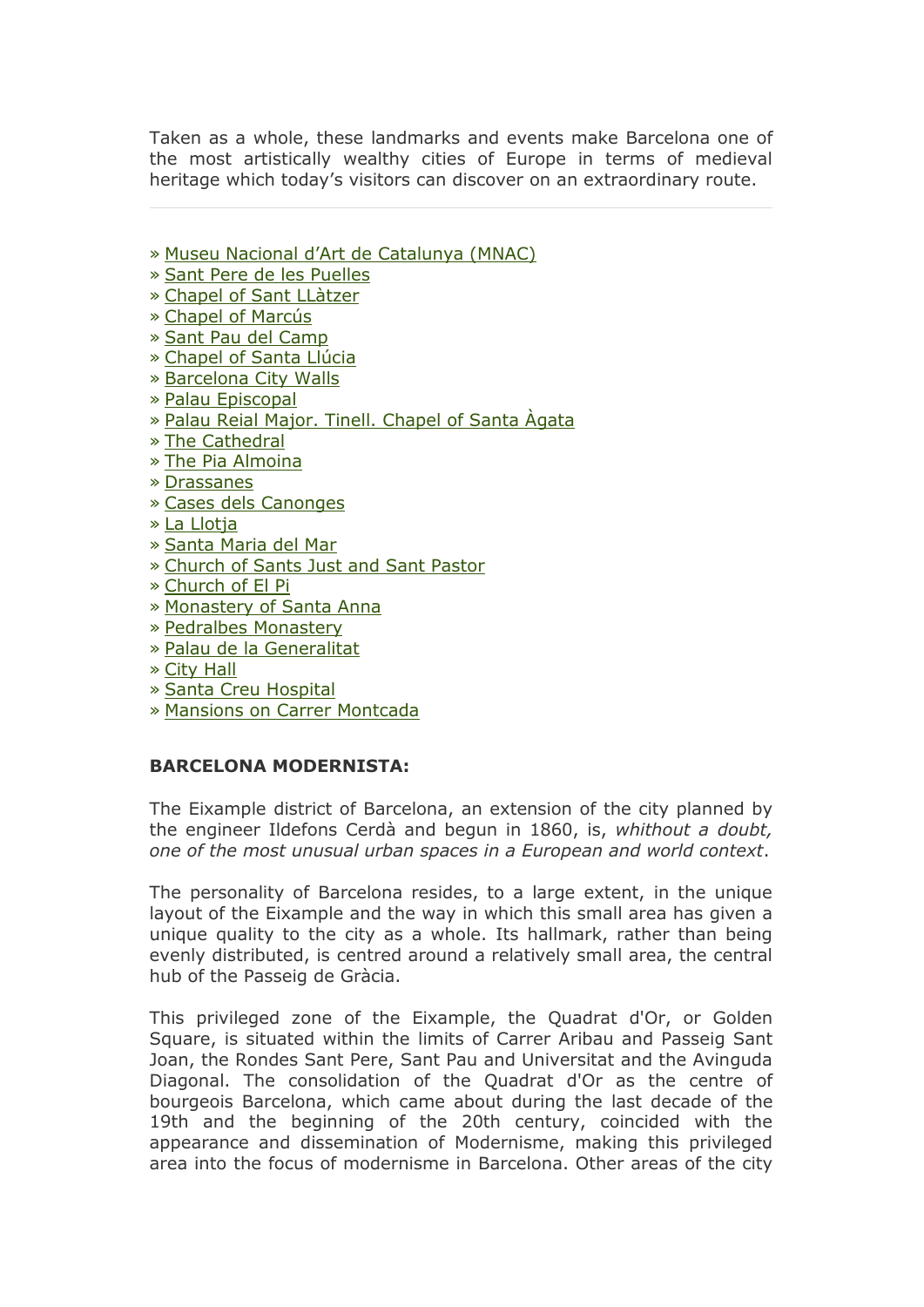also contain examples of modernista architecture.

A careful walk through this area reveals a wealth of architecture, the result of the move made by the middle-class residents from the old city to the central Eixample, around 1900. The Quadrat d'Or is an authentic open air museum and it is easy to find architecturally interesting buildings there. On the following pages we recommend some of the most outstanding modernista buildings.

- » [Casa Bellesguard](http://www.barcelonaturisme.com/?go=jN7uAYLx/oIJaWVXCLgdU9f8nJUIKOZSX43wP+K7llHjRskuxO5wPpYiIvU7u319QGm9wCNC6N9WUYKzg+btMk0QoenZboe3GdG58DU=)
- » [Casa Roviralta \(Frare Blanc\)](http://www.barcelonaturisme.com/?go=jN7uAYLx/oIJaWVXCLgdU9f8nJUIKOZSX43wP+K7llHiRskuxO5wPpYiIvU7u319QGm9wCNC6N9WUYKzg+btMk0Qoejca4+wGNu+/j8=)
- » [Casa Vicens](http://www.barcelonaturisme.com/?go=jN7uAYLx/oIJaWVXCLgdU9f8nJUIKOZSX43wP+K7llHkU58/1/18YJgsN7A3sGlsRX+qmCtH/ppaWou7iP2lIlMSsfvYZo+1FNu98T8=)
- » [Teresian School](http://www.barcelonaturisme.com/?go=jN7uAYLx/oIJaWVXCLgdU9f8nJUIKOZSX43wP+K7llHkVJ8/1/18YJgsN7A3sGlsRX+qmCtH/ppaWou7iP2lIlMSsfvdb46/GtC09j8P)
- » [La Rotonda](http://www.barcelonaturisme.com/?go=jN7uAYLx/oIJaWVXCLgdU9f8nJUIKOZSX43wP+K7llHkVZ8/1/18YJgsN7A3sGlsRX+qmCtH/ppaWou7iP2lIlMSsfvaaoeyH9e58TYP)
- » [Park Güell](http://www.barcelonaturisme.com/?go=jN7uAYLx/oIJaWVXCLgdU9f8nJUIKOZSX43wP+K7llHkV58/1/18YJgsN7A3sGlsRX+qmCtH/ppaWou7iP2lIlMSsfvbao+3H9K59zcN)
- » [Casa Golferichs](http://www.barcelonaturisme.com/?go=jN7uAYLx/oIJaWVXCLgdU9f8nJUIKOZSX43wP+K7llHkWJ8/1/18YJgsN7A3sGlsRX+qmCtH/ppaWou7iP2lIlMSsfvbaoC2GdS/9DUC)
- » [Casa Sayrach](http://www.barcelonaturisme.com/?go=jN7uAYLx/oIJaWVXCLgdU9f8nJUIKOZSX43wP+K7llHkWZ8/1/18YJgsN7A3sGlsRX+qmCtH/ppaWou7iP2lIlMSsfvabo+0GtC99DEI)
- » [Editorial Montaner i Simón](http://www.barcelonaturisme.com/?go=jN7uAYLx/oIJaWVXCLgdU9f8nJUIKOZSX43wP+K7llHnUJ8/1/18YJgsN7A3sGlsRX+qmCtH/ppaWou7iP2lIlMSsfvaZo+zHdC99DcO)
- » [Fàbrica Casarramona](http://www.barcelonaturisme.com/?go=jN7uAYLx/oIJaWVXCLgdU9f8nJUIKOZSX43wP+K7llHnUZ8/1/18YJgsN7A3sGlsRX+qmCtH/ppaWou7iP2lIlMSsfvabIC0GNG//jIK)
- » [Casa Amatller](http://www.barcelonaturisme.com/?go=jN7uAYLx/oIJaWVXCLgdU9f8nJUIKOZSX43wP+K7llHnUp8/1/18YJgsN7A3sGlsRX+qmCtH/ppaWou7iP2lIlMSsfvbaIK/FNu08zIM)
- » [Casa Batlló](http://www.barcelonaturisme.com/?go=jN7uAYLx/oIJaWVXCLgdU9f8nJUIKOZSX43wP+K7llHnU58/1/18YJgsN7A3sGlsRX+qmCtH/ppaWou7iP2lIlMSsfvbboOxGNO99zYK)
- » [Casa Fuster](http://www.barcelonaturisme.com/?go=jN7uAYLx/oIJaWVXCLgdU9f8nJUIKOZSX43wP+K7llHnVJ8/1/18YJgsN7A3sGlsRX+qmCtH/ppaWou7iP2lIlMSsfvbboO2HNG48DIM)
- » [Casa Lleó Morera](http://www.barcelonaturisme.com/?go=jN7uAYLx/oIJaWVXCLgdU9f8nJUIKOZSX43wP+K7llHnVZ8/1/18YJgsN7A3sGlsRX+qmCtH/ppaWou7iP2lIlMSsfvYaoWxG9O48jEI)
- » [Casa Comalat](http://www.barcelonaturisme.com/?go=jN7uAYLx/oIJaWVXCLgdU9f8nJUIKOZSX43wP+K7llHhWZ8/1/18YJgsN7A3sGlsRX+qmCtH/ppaWou7iP2lIlMSsfvdbYezFde49zYM)
- » [Casa viuda Marfà](http://www.barcelonaturisme.com/?go=jN7uAYLx/oIJaWVXCLgdU9f8nJUIKOZSX43wP+K7llHgUJ8/1/18YJgsN7A3sGlsRX+qmCtH/ppaWou7iP2lIlMSsfvdb4ewG9K5/z4L)
- » [Casa Milà, La Pedrera](http://www.barcelonaturisme.com/?go=jN7uAYLx/oIJaWVXCLgdU9f8nJUIKOZSX43wP+K7llHgUZ8/1/18YJgsN7A3sGlsRX+qmCtH/ppaWou7iP2lIlMSsfvabI6yHdq69jMD)
- » [Casa Calvet](http://www.barcelonaturisme.com/?go=jN7uAYLx/oIJaWVXCLgdU9f8nJUIKOZSX43wP+K7llHgUp8/1/18YJgsN7A3sGlsRX+qmCtH/ppaWou7iP2lIlMSsfvbZ4azHNC8/j4L)
- » [Casa Llopis Bofill](http://www.barcelonaturisme.com/?go=jN7uAYLx/oIJaWVXCLgdU9f8nJUIKOZSX43wP+K7llHgU58/1/18YJgsN7A3sGlsRX+qmCtH/ppaWou7iP2lIlMSsfvbbYe0G9K99DcP)
- » [Casa Macaya](http://www.barcelonaturisme.com/?go=jN7uAYLx/oIJaWVXCLgdU9f8nJUIKOZSX43wP+K7llHgVJ8/1/18YJgsN7A3sGlsRX+qmCtH/ppaWou7iP2lIlMSsfvbb461Htu69j8J)
- » [Casa Terrades o Casa de les Punxes](http://www.barcelonaturisme.com/?go=jN7uAYLx/oIJaWVXCLgdU9f8nJUIKOZSX43wP+K7llHgVZ8/1/18YJgsN7A3sGlsRX+qmCtH/ppaWou7iP2lIlMSsfvYa4+2FNK19TEL)
- » [Casa Thomas](http://www.barcelonaturisme.com/?go=jN7uAYLx/oIJaWVXCLgdU9f8nJUIKOZSX43wP+K7llHgVp8/1/18YJgsN7A3sGlsRX+qmCtH/ppaWou7iP2lIlMSsfvQb4a/HNO9/zc=)
- » [Palau Baró de Quadras](http://www.barcelonaturisme.com/?go=jN7uAYLx/oIJaWVXCLgdU9f8nJUIKOZSX43wP+K7llHgV58/1/18YJgsN7A3sGlsRX+qmCtH/ppaWou7iP2lIlMSsfvbZ46yH9a/9jM=)
- » [Sagrada Família](http://www.barcelonaturisme.com/?go=jN7uAYLx/oIJaWVXCLgdU9f8nJUIKOZSX43wP+K7llHgWJ8/1/18YJgsN7A3sGlsRX+qmCtH/ppaWou7iP2lIlMSsfvbZoGzHNS58jQ=)
- » [Sant Pau Hospital](http://www.barcelonaturisme.com/?go=jN7uAYLx/oIJaWVXCLgdU9f8nJUIKOZSX43wP+K7llHgWZ8/1/18YJgsN7A3sGlsRX+qmCtH/ppaWou7iP2lIlMSsfvRZoW0HNq99jY=)
- » [Casa Martí](http://www.barcelonaturisme.com/?go=jN7uAYLx/oIJaWVXCLgdU9f8nJUIKOZSX43wP+K7llHjUJ8/1/18YJgsN7A3sGlsRX+qmCtH/ppaWou7iP2lIlMSsfvYaY6wHtq58jAC)
- » [Museu de Zoologia](http://www.barcelonaturisme.com/?go=jN7uAYLx/oIJaWVXCLgdU9f8nJUIKOZSX43wP+K7llHjUZ8/1/18YJgsN7A3sGlsRX+qmCtH/ppaWou7iP2lIlMSsfvYboe2FNO/8zUK)
- » [Palau de la Música Catalana](http://www.barcelonaturisme.com/?go=jN7uAYLx/oIJaWVXCLgdU9f8nJUIKOZSX43wP+K7llHjUp8/1/18YJgsN7A3sGlsRX+qmCtH/ppaWou7iP2lIlMSsfvebI6xFNW88T4=)
- » [Palau Güell](http://www.barcelonaturisme.com/?go=jN7uAYLx/oIJaWVXCLgdU9f8nJUIKOZSX43wP+K7llHjU58/1/18YJgsN7A3sGlsRX+qmCtH/ppaWou7iP2lIlMSsfvYa4O1H9a1/zA=)
- » [Gatehouses of the Finca Güell](http://www.barcelonaturisme.com/?go=jN7uAYLx/oIJaWVXCLgdU9f8nJUIKOZSX43wP+K7llHtUp8/1/18YJgsN7A3sGlsRX+qmCtH/ppaWou7iP2lIlMSsfveboSxHtC19TQ=)

# **BARCELONA CONTEMPORARY:**

Since the reinstatement of democracy, Barcelona has undertaken a gradual yet thorough urban development programme. The Olympic areas of Montjuïc, Diagonal, Vall d'Hebron and Poblenou were laid out according to criteria of quality. The incorporation of new infrastructures, such as the ring-roads, was of fundamental importance to the city. The urban transformation and the success of the Olympic Games put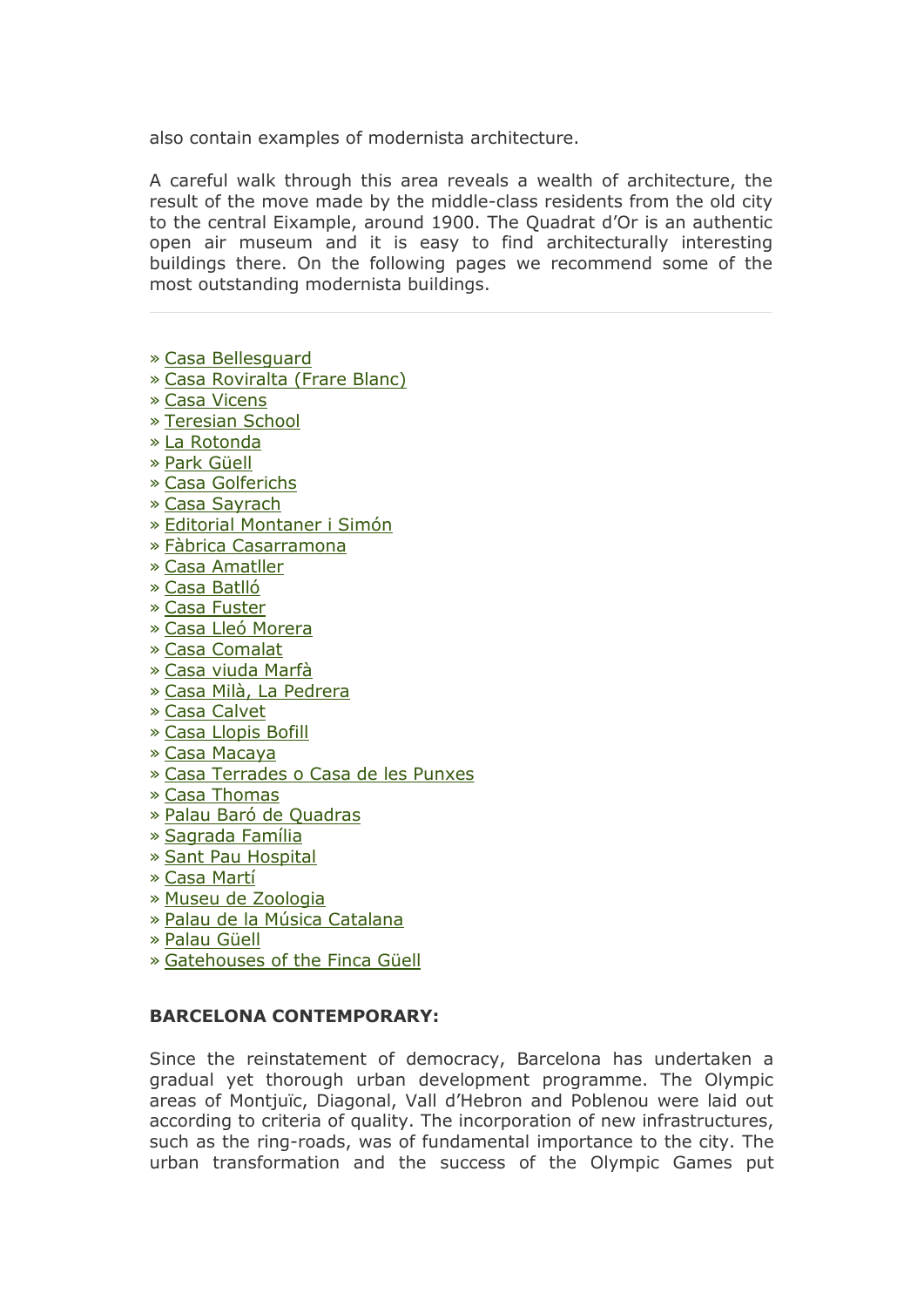Barcelona on the world map and its modus operandi has since been summarised as the "Barcelona Model".

The seafront is the city's main downtown area. The reuse of this district was one of the main arguments in favour of the city's transformation process. The Olympic Village and the Port Vell are projects which have opened up the city to the sea, by creating places used as the main backdrop for urban activities.

The coastline can be divided into two areas taking as its main landmark Montjuïc hill. The first one, in the south, is the Llobregat delta. In the east, the Besòs delta will become the city's new residential and recreational district and centre for economic activities, where plans and projects will be implemented, such as the extension of the Diagonal, the seafront, the 22@BCN... and where the Universal Forum of Cultures, Barcelona 2004, has been one of the highlights.

Barcelona's urban transformation is a process which is making the city a more balanced space, the cornerstones of which are sustainability and diversity.

- » [Montjuïc](http://www.barcelonaturisme.com/?go=jN7uAYLx/oIJaWVXCLgdU9f8nJUIKOZUX43wP+K7llHjVJ8/1/18YJgsN7A3sGlsRX+qmCtH/ppaWou7iP2lIlMSsfvYZo6zG9e+9DA=)
- » [Raval](http://www.barcelonaturisme.com/?go=jN7uAYLx/oIJaWVXCLgdU9f8nJUIKOZUX43wP+K7llHjVZ8/1/18YJgsN7A3sGlsRX+qmCtH/ppaWou7iP2lIlMSsfveZoK0FNu48j4=)
- » [Gothic Quarter and La Ribera](http://www.barcelonaturisme.com/?go=jN7uAYLx/oIJaWVXCLgdU9f8nJUIKOZUX43wP+K7llHjVp8/1/18YJgsN7A3sGlsRX+qmCtH/ppaWou7iP2lIlMSsfvYboW0Hdu88zMM)
- » [Port Vell and La Barceloneta](http://www.barcelonaturisme.com/?go=jN7uAYLx/oIJaWVXCLgdU9f8nJUIKOZUX43wP+K7llHjV58/1/18YJgsN7A3sGlsRX+qmCtH/ppaWou7iP2lIlMSsfvYaIaxFdC48DMK)
- » [Olympic Village](http://www.barcelonaturisme.com/?go=jN7uAYLx/oIJaWVXCLgdU9f8nJUIKOZUX43wP+K7llHjWJ8/1/18YJgsN7A3sGlsRX+qmCtH/ppaWou7iP2lIlMSsfvYaIW2GtK+9jYD)
- » [Poblenou and the Diagonal](http://www.barcelonaturisme.com/?go=jN7uAYLx/oIJaWVXCLgdU9f8nJUIKOZUX43wP+K7llHjWZ8/1/18YJgsN7A3sGlsRX+qmCtH/ppaWou7iP2lIlMSsfvYboe+HNq+8zIJ)
- » [Parc de l'Espanya Industrial](http://www.barcelonaturisme.com/?go=jN7uAYLx/oIJaWVXCLgdU9f8nJUIKOZUX43wP+K7llHiUJ8/1/18YJgsN7A3sGlsRX+qmCtH/ppaWou7iP2lIlMSsfvYa4K2HtG99DYK)
- » [L'Eixample](http://www.barcelonaturisme.com/?go=jN7uAYLx/oIJaWVXCLgdU9f8nJUIKOZUX43wP+K7llHiUZ8/1/18YJgsN7A3sGlsRX+qmCtH/ppaWou7iP2lIlMSsfvYZoW+HtG0/zUO)
- » [Parc de l'Estació del Nord](http://www.barcelonaturisme.com/?go=jN7uAYLx/oIJaWVXCLgdU9f8nJUIKOZUX43wP+K7llHiUp8/1/18YJgsN7A3sGlsRX+qmCtH/ppaWou7iP2lIlMSsfvcbYC+Fdq88DQ=)
- » [Diagonal](http://www.barcelonaturisme.com/?go=jN7uAYLx/oIJaWVXCLgdU9f8nJUIKOZUX43wP+K7llHiU58/1/18YJgsN7A3sGlsRX+qmCtH/ppaWou7iP2lIlMSsfvYb4ezFdu58TEC)
- » [Gràcia](http://www.barcelonaturisme.com/?go=jN7uAYLx/oIJaWVXCLgdU9f8nJUIKOZUX43wP+K7llHiVJ8/1/18YJgsN7A3sGlsRX+qmCtH/ppaWou7iP2lIlMSsfvabY6wHtu78zUM)
- » [Parc de la Vall d'Hebron](http://www.barcelonaturisme.com/?go=jN7uAYLx/oIJaWVXCLgdU9f8nJUIKOZUX43wP+K7llHiVZ8/1/18YJgsN7A3sGlsRX+qmCtH/ppaWou7iP2lIlMSsfvaaICyGdG78DYM)
- » [Nou Barris](http://www.barcelonaturisme.com/?go=jN7uAYLx/oIJaWVXCLgdU9f8nJUIKOZUX43wP+K7llHiVp8/1/18YJgsN7A3sGlsRX+qmCtH/ppaWou7iP2lIlMSsfvbbIC1FNe49zAO)
- » [The ring roads or Rondes](http://www.barcelonaturisme.com/?go=jN7uAYLx/oIJaWVXCLgdU9f8nJUIKOZUX43wP+K7llHiV58/1/18YJgsN7A3sGlsRX+qmCtH/ppaWou7iP2lIlMSsfvbZ4K3FNu48zYM)
- » [Collserola Tower](http://www.barcelonaturisme.com/?go=jN7uAYLx/oIJaWVXCLgdU9f8nJUIKOZUX43wP+K7llHiWJ8/1/18YJgsN7A3sGlsRX+qmCtH/ppaWou7iP2lIlMSsfvbZ4SwGNO/8TQL)
- » [Parc Metropolità de Collserola](http://www.barcelonaturisme.com/?go=jN7uAYLx/oIJaWVXCLgdU9f8nJUIKOZUX43wP+K7llHiWZ8/1/18YJgsN7A3sGlsRX+qmCtH/ppaWou7iP2lIlMSsfvbbICzH9e08DQJ)
- » [Llobregat Delta](http://www.barcelonaturisme.com/?go=jN7uAYLx/oIJaWVXCLgdU9f8nJUIKOZUX43wP+K7llHtUJ8/1/18YJgsN7A3sGlsRX+qmCtH/ppaWou7iP2lIlMSsfvbaYCzFdS78TEO)

#### **Areas of interest**

- » [Gaudí](http://www.barcelonaturisme.com/?go=jN7uAYLx/oIJaWVUDbwfU9f8nJUIKOZTX57+KfO3wB6wXY12kOxyacZ0auNp8j46aXK/nGU7quxYUt7r3KbiLVhs6b2ILOPvWZfgqDcH45wKSCcHb5HJtkGHv37deQ==)
- » [Modernisme-"El Quadrat d'Or"](http://www.barcelonaturisme.com/?go=jN7uAYLx/oIJaWVUDbwfU9f8nJUIKOZSX57+KfO3wB6wXY12kOxyacZ0auNp8j46aXK/nGU7quxYUt7r3KbiLVhs6b2ILOPvWZfgqDcH6ZIbSbhIMtKV6lqUySvNG92Zaqw46Qci5vcQr3lDJ9epnW7zgyNe)
- » [La Rambla and el Raval](http://www.barcelonaturisme.com/?go=jN7uAYLx/oIJaWVUDbwfU9f8nJUIKOZVX57+KfO3wB6wXY12kOxyacZ0auNp8j46aXK/nGU7quxYUt7r3KbiLVhs6b2ILOPvWZfgqDcH6JxffqtLOc2ZrxbY6GeIJoiqb6g48QZz8o5atW5HKtM=)
- » [Gothic Quarter](http://www.barcelonaturisme.com/?go=jN7uAYLx/oIJaWVUDbwfU9f8nJUIKOZUX57+KfO3wB6wXY12kOxyacZ0auNp8j46aXK/nGU7quxYUt7r3KbiLVhs6b2ILOPvWZfgqDcH45ILRKNFe/CN7gXC6TXMe5zNOexrqBB38w==)
- » [Barri de la Ribera](http://www.barcelonaturisme.com/?go=jN7uAYLx/oIJaWVUDbwfU9f8nJUIKOZXX57+KfO3wB6wXY12kOxyacZ0auNp8j46aXK/nGU7quxYUt7r3KbiLVhs6b2ILOPvWZfgqDcH5pwNXqMGP8TY4xaW3i6PL9qZL+1vrhFz8ohSvG4=)
- » [Parc de la Ciutadella](http://www.barcelonaturisme.com/?go=jN7uAYLx/oIJaWVUDbwfU9f8nJUIKOZYX57+KfO3wB6wXY12kOxyacZ0auNp8j46aXK/nGU7quxYUt7r3KbiLVhs6b2ILOPvWZfgqDcH9JwNT+pCPoGU7lf15TKZK8ydYrI4vBV09YBQv2xCJdc=)